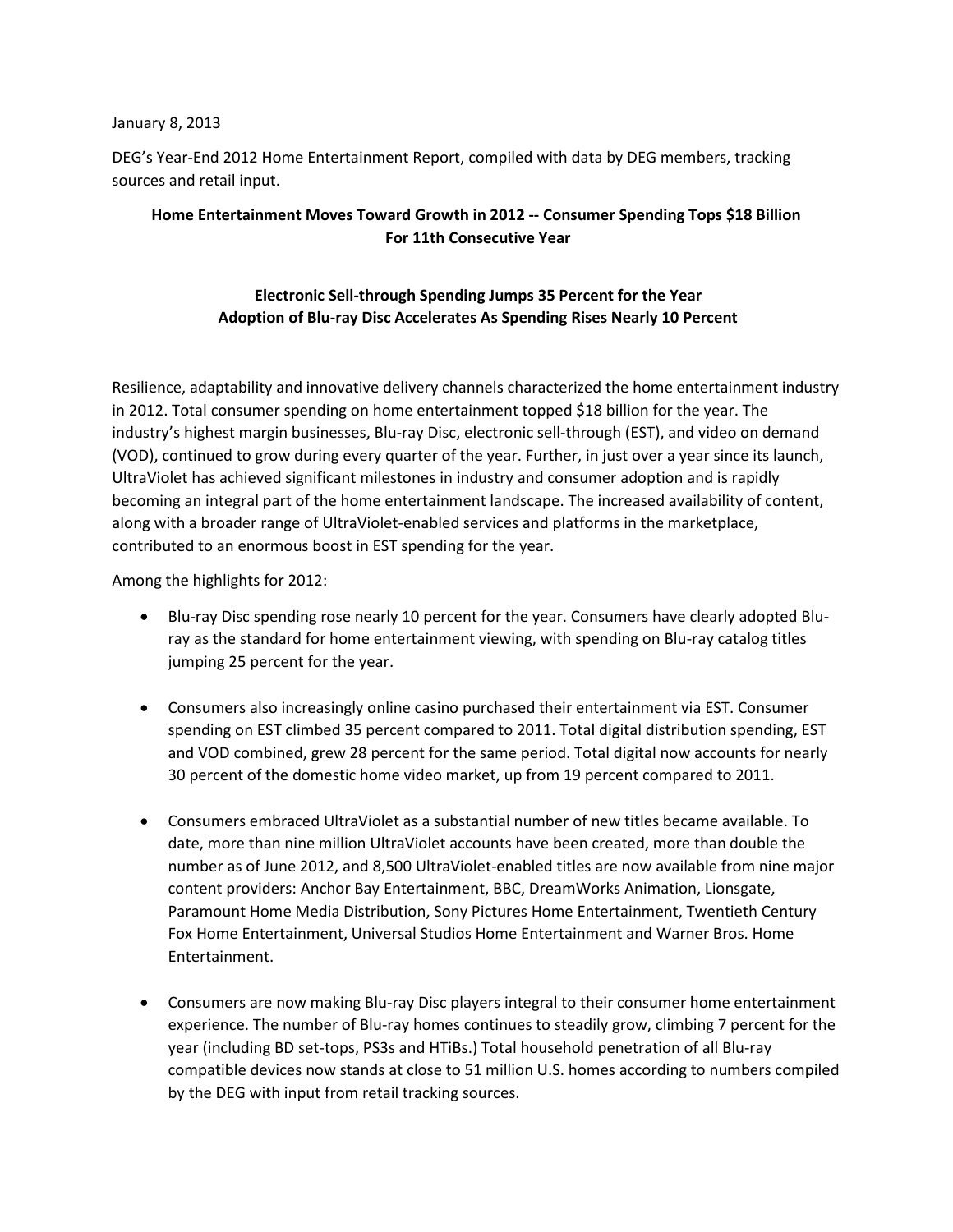• Further, consumers enhanced their home entertainment experience by purchasing more than 39 million HDTVs in 2012. HDTV penetration is now at more than 108.4 million U.S. households according to numbers compiled by the DEG with input from retail tracking sources.

## **The top selling home entertainment titles released in 2012 at year's end were:**

- 1. *Avengers*
- 2. *Hunger Games*
- 3. *Dark Knight Rises*
- 4. *Twilight Saga: Breaking Dawn – Part 1*
- 5. *Brave*
- 6. *Ted*
- 7. *Dr. Seuss' The Lorax*
- 8. *Sherlock Holmes: A Game of Shadows*
- 9. *Madagascar 3: Europe"s Most Wanted*
- 10. *Puss in Boots*

If you would like to discuss the DEG's Year-End 2012 Home Entertainment Report, please contact the DEG at 424-248-3809.